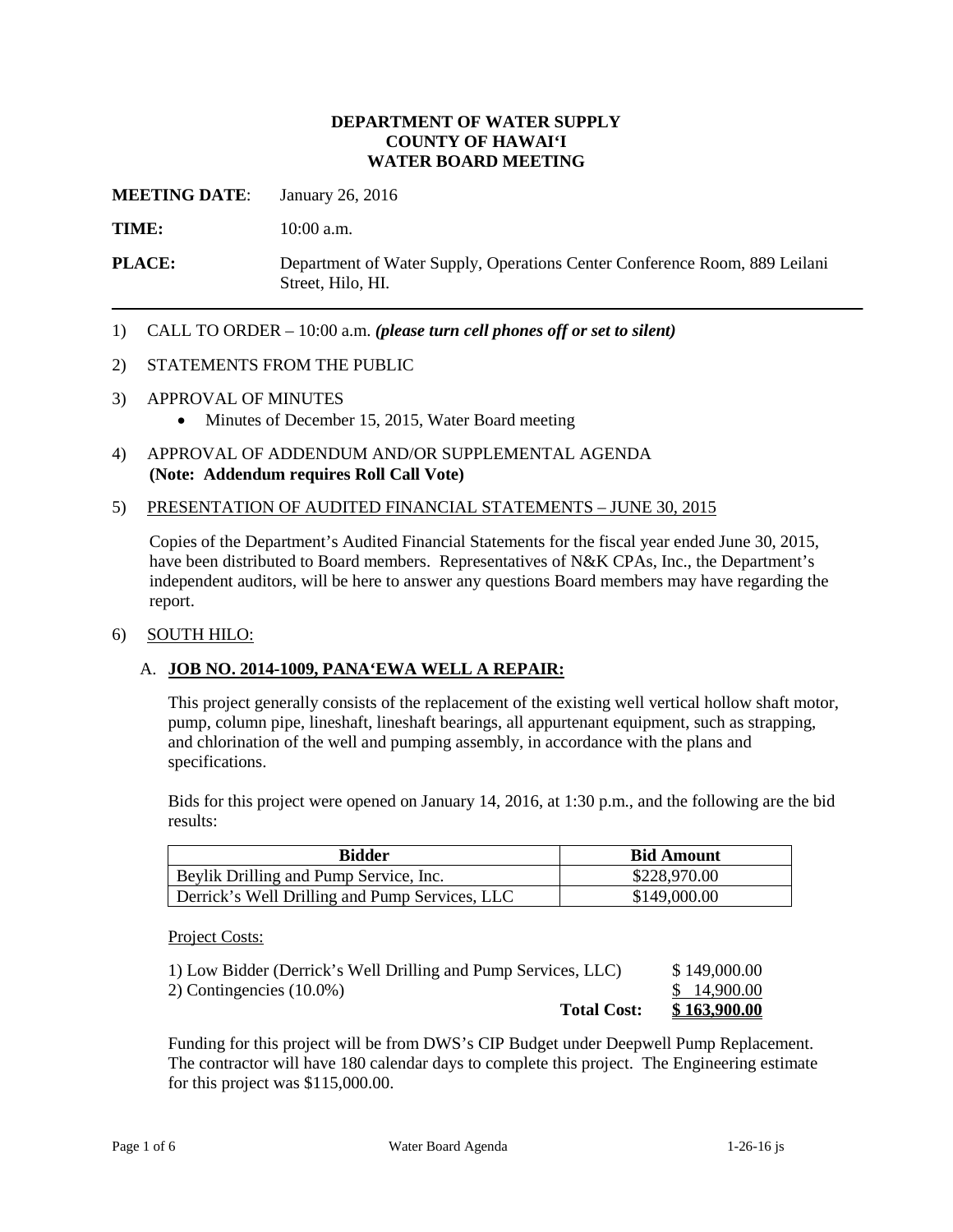RECOMMENDATION: It is recommended that the Board award the contract for JOB NO. contingencies, for a total contract amount of **\$163,900.00**. It is further recommended that either the Chairperson or the Vice-Chairperson be authorized to sign the contract, subject to review as to 2014-1009, PANA'EWA WELL A REPAIR, to the lowest responsible bidder, Derrick's Well Drilling and Pump Services, LLC, for their bid amount of \$149,000.00, plus \$14,900.00 for form and legality by Corporation Counsel.

# 7) NORTH HILO:

# A. **JOB NO. 2005-870, LAUPĀHOEHOE (MANOWAI'ŌPAE) 0.5 MG RESERVOIR:**

The contractor, Yamada Paint Contracting, Inc., dba. GW Construction, is requesting a contract time extension of 4 working days (6 calendar days). This is the third time extension request for this project.

| Ext.          |                                     |            | Days       |                                                                                                                                                                   |
|---------------|-------------------------------------|------------|------------|-------------------------------------------------------------------------------------------------------------------------------------------------------------------|
| #             | From (Date)                         | To (Date)  | (Calendar) | Reason                                                                                                                                                            |
|               | 10/18/2015                          | 01/08/2016 | 82         | Inclement and unworkable weather<br>conditions (16 working days) and<br>design changes realigning new access<br>easement (additional 60 calendar<br>days)         |
| $\mathcal{D}$ | 01/08/2016                          | 02/04/2016 | 23         | Inclement and unworkable weather<br>conditions (6 working days) and<br>DWS's request to stop work to address<br>a safety concern (additional 17<br>calendar days) |
| $\mathcal{R}$ | 02/04/2016                          | 02/10/2016 | 6          | Inclement and unworkable weather<br>conditions (4 working days)                                                                                                   |
|               | Total Days (including this request) |            | 111        |                                                                                                                                                                   |

The contractor's time extension request of 4 working days (6 calendar days) is in concurrence with the Department's tally of reported agreed upon rain-outs.

RECOMMENDATION: It is recommended that the Board grant this contract time extension of 4 working days (6 calendar days) to Yamada Paint Contracting, Inc., dba GW Construction, for JOB NO. 2005-870, LAUPĀHOEHOE (MANOWAI'ŌPAE) 0.5 MG Reservoir. If approved, the contract completion date will be extended from February 4, 2016, to February 10, 2016.

# 8) HĀMĀKUA:

# **A. JOB NO. 2008-945, ĀHUALOA-HONOKA'A TRANSMISSION WATERLINE, PHASE 2:**

 calendar days. This time extension request is in conjunction with the Department acquiring the NPDES permit for the contractor's State Right-of-Way permit to complete the project. This is the The contractor, Isemoto Contracting Co., Ltd., is requesting a contract time extension of 89 first time extension request for this project.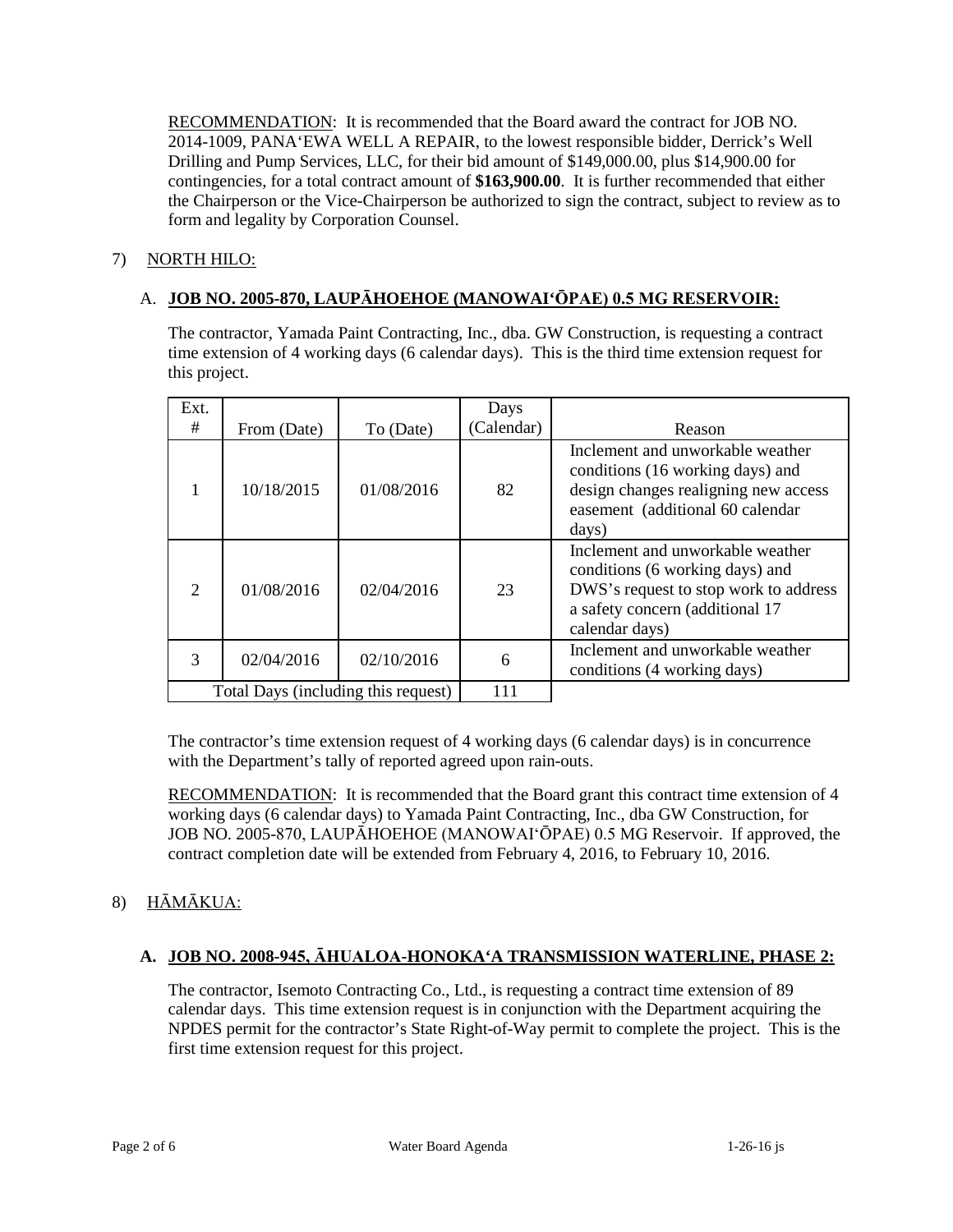| Ext. |             |            | Davs       |                                                                 |
|------|-------------|------------|------------|-----------------------------------------------------------------|
| #    | From (Date) | To (Date)  | (Calendar) | Reason                                                          |
|      | 1/2/2016    | 03/31/2016 | 89         | NPDES permit requirement for work<br>within State Right-of-Way. |

RECOMMENDATION: It is recommended that the Board grant this contract time extension of 89 calendar days to Isemoto Contracting Co., Ltd., for JOB NO. 2008-945, ĀHUALOA-HONOKA'A TRANSMISSION WATERLINE, PHASE 2. If approved, the contract completion date will be extended from January 2, 2016, to March 31, 2016.

# 9) NORTH KONA:

# A. **JOB NO. 2015-1042, KALOKO MAUKA #1 STATION BOOSTERS B & D REPAIR:**

This project generally consists of the replacement of the existing pumps and motors; refurbishment of the existing discharge heads; and chlorination of the pumping assembly, in accordance with the plans and specifications.

Bids for this project were opened on January 14, 2016, at 2:30 p.m., and the following are the bid results:

| <b>Bidder</b>                                  | <b>Bid Amount</b> |
|------------------------------------------------|-------------------|
| Beylik Drilling and Pump Service, Inc.         | \$ 89,200.00      |
| Derrick's Well Drilling and Pump Services, LLC | \$80,000.00       |
| Water Resources International, Inc.            | \$115,000.00      |

Project Costs:

| 1) Low Bidder (Derrick's Well Drilling and Pump Services, LLC) | \$ 80,000.00 |
|----------------------------------------------------------------|--------------|
| 2) Contingencies $(10.0\%)$                                    | \$ 8,000.00  |
| <b>Total Cost:</b>                                             | \$88,000.00  |

Funding for this project will be from DWS's CIP Budget under Deepwell Pump Replacement. The contractor will have 210 calendar days to complete this project. The Engineering estimate for this project was \$90,000.00.

RECOMMENDATION: It is recommended that the Board award the contract for JOB NO. 2015-1042, KALOKO MAUKA #1 STATION BOOSTERS B & D REPAIR, to the lowest responsible bidder, Derrick's Well Drilling and Pump Services, LLC, for their bid amount of \$80,000.00, plus \$8,000.00 for contingencies, for a total contract amount of **\$88,000.00**. It is further recommended that either the Chairperson or the Vice-Chairperson be authorized to sign the contract, subject to review as to form and legality by Corporation Counsel.

# B. **DIVISION AND ASSIGNMENT OF WATER UNITS OBTAINED THROUGH THE 1980 ALI'I DRIVE AGREEMENT TO TMK PARCELS (3) 7-5-020:022 AND 034:**

 provided 220 water units, with Maclab's contribution of \$500.00 per water unit for a total As part of the 1980 Ali'i Drive Agreement, TMK Parcels (3) 7-5-020:022 and (3) 7-5-020:034, which are adjoining parcels and at the time owned by Maclab Enterprises Ltd., were together contribution of \$110,000.00.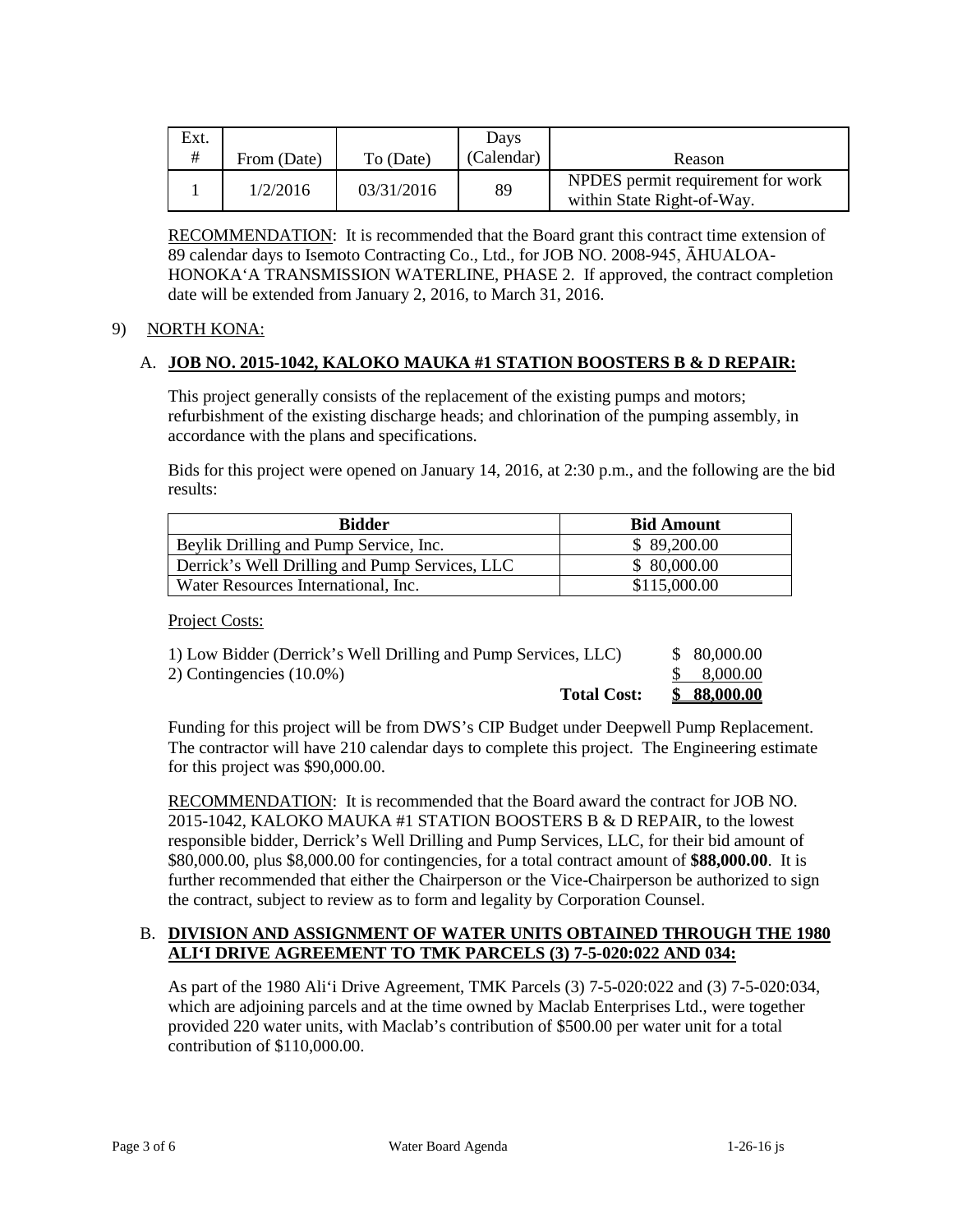Since then, the two parcels have been sold to different owners. Those owners, through a private agreement executed on November 6, 2015, wish to assign the 220 units proportionally to the two parcels, based on land areas.

 Ninety-seven (97) of the units would be assigned to TMK 7-5-020:022, and the remaining 123 units would be assigned to TMK 7-5-020:034. The 1980 agreement has a provision for assignment of developer's rights to other developers, with the written consent of the Water Board.

RECOMMENDATION: It is recommended that the Water Board approve the assignment of 97 units to TMK (3) 7-5-020:022 and the assignment of 123 units to TMK (3) 7-5-020:034. It is further recommended that the Chairperson or Vice-Chairperson be authorized to execute the appropriate documents.

### 10) SOUTH KONA:

# A. **JOB NO. 2015-1041, KE'EI A DEEPWELL REPAIR:**

 This project generally consists of the replacement of the existing deepwell submersible motor and pump, with DWS furnished pump and Contractor furnished motor; replacement of existing power cable, column pipe, column couplings and all appurtenant equipment; chlorination of the well and pumping assembly; and selective reconfiguration and replacement of above-ground discharge piping assembly.

Bids for this project were opened on January 14, 2016, at 2:00 p.m., and the following are the bid results:

| Bidder                                         | <b>Bid Amount</b> |
|------------------------------------------------|-------------------|
| Derrick's Well Drilling and Pump Services, LLC | \$207,000.00      |
| Beylik Drilling and Pump Service, Inc.         | \$238,390.00      |

Project Costs:

| 1) Low Bidder (Derrick's Well Drilling and Pump Services, LLC) | \$207,000.00 |
|----------------------------------------------------------------|--------------|
| 2) Contingencies (10%)                                         | \$20,700.00  |
| <b>Total Cost:</b>                                             | \$227,700.00 |

Funding for this project will be from DWS's CIP Budget under Deepwell Pump Replacement. The contractor will have 180 calendar days to complete this project. The Engineering estimate for this project was \$246,000.00.

RECOMMENDATION: It is recommended that the Board award the contract for JOB NO. 2015-1041, KE'EI A DEEPWELL REPAIR, to the lowest responsible bidder, Derrick's Well contingencies, for a total contract amount of **\$227,700.00**. It is further recommended that either the Chairperson or the Vice-Chairperson be authorized to sign the contract, subject to review as to Drilling and Pump Services, LLC, for their bid amount of \$207,000.00, plus \$20,700.00 for form and legality by Corporation Counsel.

# B. 4<sup>th</sup> AMENDMENT TO WELL SITE DEVELOPMENT AGREEMENT, 1250 OCEANSIDE **(HŌKULIA) WELLSITE DEVELOPMENT AGREEMENT - UPDATE:**

Manager-Chief Engineer to provide status update.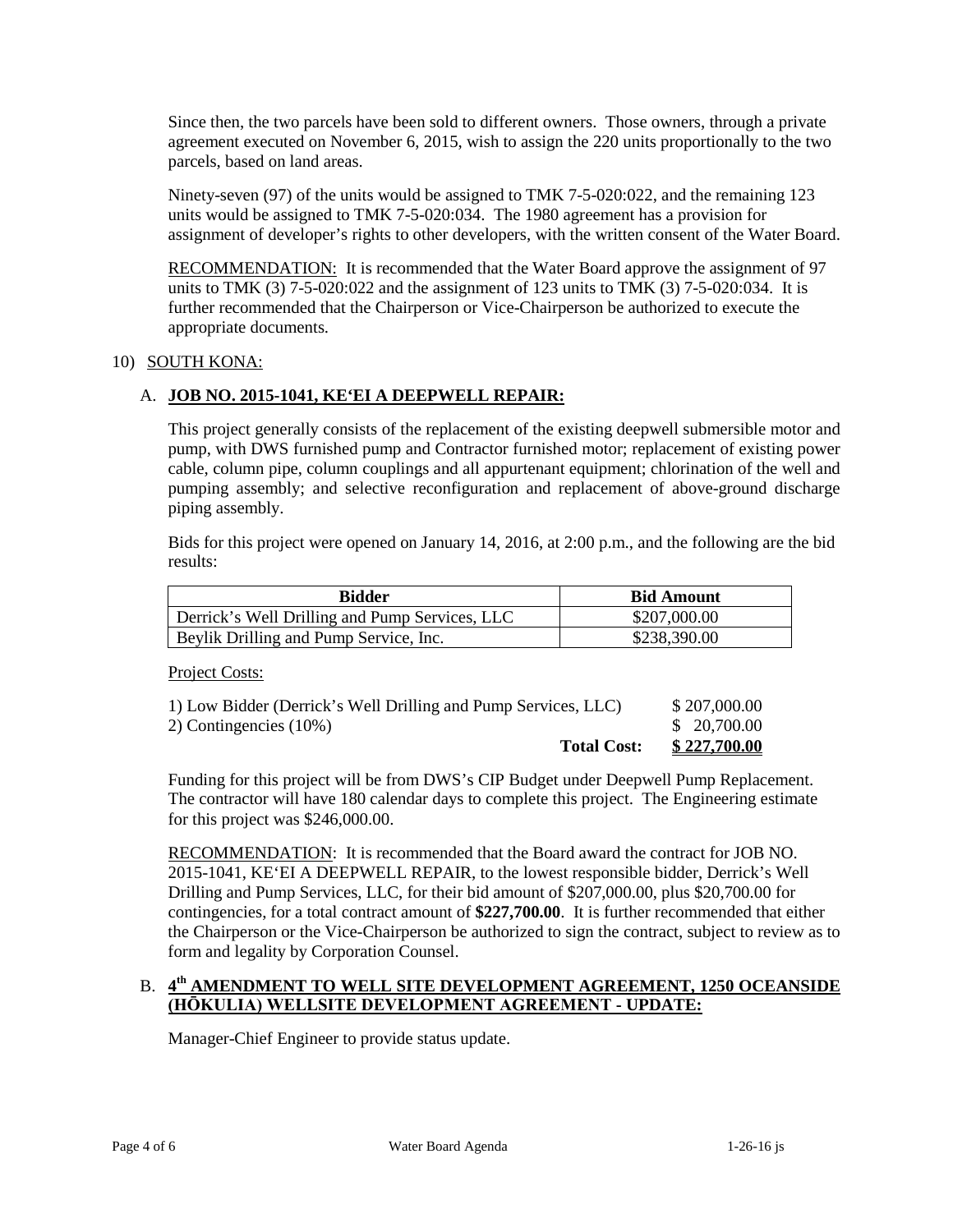## 11) MISCELLANEOUS:

### A. **DEDICATIONS:**

The Department has received the following documents for action by the Water Board. The water systems have been constructed in accordance with the Department's standards, and are in acceptable condition for dedication.

### **1. GRANT OF EASEMENT**

(POD 5 – Easement 56-B1) Grantor: Kohanaiki Shores, LLC Tax Map Key: (3) 7-3-063: 002 and 015

# **2. RELEASE AND CANCELLATION OF GRANT OF EASEMENT**

Grantor: Kohanaiki Shores, LLC Tax Map Key: (3) 7-3-063: 001 and 015

# **3. BILL OF SALE**

 Final Inspection Date: 11/30/2015 Project Name: Smith-Souza Waterline Improvements Sellers: John and Velma Souza; Preston and Kathleen Smith Tax Map Key: (3) 4-5-003: 007 & (3) 4-5-003: 006 Facilities Charge: \$1,190.00 Date Paid: October 24, 2013 Water System Cost: \$31,000.00

### **4. BILL OF SALE**

 Final Inspection Date: 3/15/2004 Project Name: Iokepa Estate Subdivision Water System Improvements Sellers: Gomes Family Limited Partnership Tax Map Key: (3) 7-5-016: 088, 089, 090, 091, 092, 093, 097, 095, 015, 016, 017, and 029 Facilities Charge: \$47,370.00 Date Paid: 6/14/2002 Water System Cost: \$418,500.00

RECOMMENDATION: It is recommended that the Water Board accept these documents subject to the approval of the Corporation Counsel, and that either the Chairperson or the Vice-Chairperson be authorized to sign the documents.

# B. **POWER COST CHARGE:**

The Department proposes reducing the Power Cost Charge from \$1.85 to \$1.81 per thousand gallons, to reflect a decline in power costs for the Department's wells and pumps. A Public Hearing will have been prior to this Board meeting to accept public testimony on this change.

RECOMMENDATION: It is recommended that the Board approve the reduction of the Power Cost Charge from \$1.85 to **\$1.81**, effective February 1, 2016.

# C. **UPDATE RE: NATIONAL PARKS SERVICE'S PETITION TO DESIGNATE KEAUHOU AQUIFER AS A GROUND WATER MANAGEMENT AREA:**

For discussion and possible action.

# D. **EXECUTIVE SESSION RE: NATIONAL PARKS SERVICE'S PETITION TO DESIGNATE KEAUHOU AQUIFER AS A GROUND WATER MANAGEMENT AREA:**